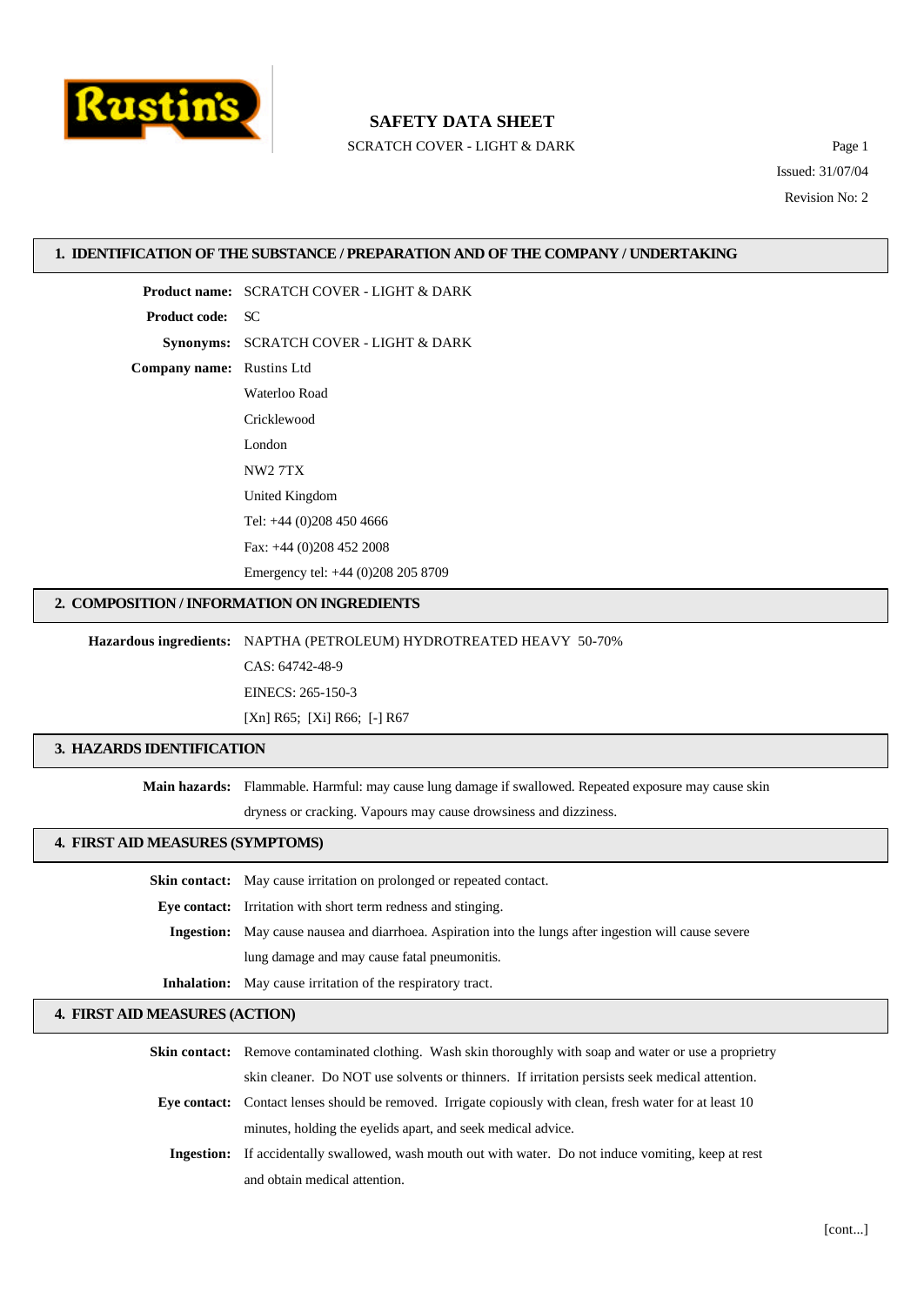## SCRATCH COVER - LIGHT & DARK Page 2

| <b>Inhalation:</b> Remove to fresh air, keep the patient warm and at rest. If breathing has stopped, administer |  |
|-----------------------------------------------------------------------------------------------------------------|--|
| artificial respiration. Give nothing by mouth if unconscious, place in the recovery position and                |  |
| seek medical advice.                                                                                            |  |

| 5. FIRE-FIGHTING MEASURES             |                                                                                                                       |  |
|---------------------------------------|-----------------------------------------------------------------------------------------------------------------------|--|
|                                       | Extinguishing media: Carbon dioxide (CO2). Dry chemical powder. Alcohol resistant foam. Sand or earth. Do NOT         |  |
|                                       | use water jet.                                                                                                        |  |
| <b>Exposure hazards:</b>              | In a fire, hazardous decomposition products such as smoke and Carbon Monoxide may be                                  |  |
|                                       | produced.                                                                                                             |  |
| <b>Protection of fire-fighters:</b>   | Exposure to decomposition products may be a hazard to health. Appropriate self-contained                              |  |
|                                       | breathing apparatus may be required. Cool closed containers exposed to fire with water spray.                         |  |
|                                       | Do NOT allow run-off from fire fighting to enter drains or water courses.                                             |  |
| <b>6. ACCIDENTAL RELEASE MEASURES</b> |                                                                                                                       |  |
|                                       | Personal precautions: Ventilate the area. Eliminate all sources of ignition. No Smoking. Avoid inhaling vapour. Avoid |  |
|                                       | contact with skin and eyes. Mark out the contaminated area with signs and prevent access to                           |  |
|                                       | unauthorised personnel. Do not attempt to take action without suitable protective clothing (see                       |  |
|                                       | section 8).                                                                                                           |  |
| <b>Environmental precautions:</b>     | Do not discharge into drains or rivers. If the product enters drains or sewers, the local water                       |  |
|                                       | company should be contacted immediately. In the case of contamination of streams, rivers or                           |  |
|                                       | lakes contact the relevant environment agency.                                                                        |  |
| <b>Clean-up procedures:</b>           | Contain and collect spillages with non-combustible absorbent materials, e.g. sand, earth,                             |  |
|                                       | vermiculite. Transfer into a suitable container for disposal in accordance with the waste                             |  |

regulations (see section 13) Do not use equipment in clean-up procedure which may produce

## **7. HANDLING AND STORAGE**

|                            | <b>Handling requirements:</b> Ensure there is sufficient ventilation of the area. Avoid inhalation of vapour. Avoid skin and eye |  |
|----------------------------|----------------------------------------------------------------------------------------------------------------------------------|--|
|                            | contact. Smoking, eating and drinking should be prohibited in areas of storage and use. Skin                                     |  |
|                            | contact constitutes the most pronounced hazard. Persons with a history of skin sensitisation                                     |  |
|                            | problems should only be employed in process in which this product is used under appropriate                                      |  |
|                            | medical supervision. Exclude sources of heat, sparks and open flame. Earth any equipment                                         |  |
|                            | used in handling. Use non-sparking tools.                                                                                        |  |
| <b>Storage conditions:</b> | Store in cool, well ventilated area. Keep container tightly closed. Keep away from direct                                        |  |
|                            | sunlight. Exclude sources of heat, sparks and open flame. Take precautionary measures to                                         |  |
|                            | prevent product spills into drains, the ground or waters. Although the storage of this product is                                |  |
|                            | not subject to specific statutory requirements, the principles contained in the HSE guidance                                     |  |
|                            | note Storage of Flammable Liquids in containers, should be observed.                                                             |  |
| Suitable packaging:        | Ideally, keep in original container. If transfer is necessary use glass or coated steel containers.                              |  |

sparks. Clean preferably with a detergent, avoid the use of solvents.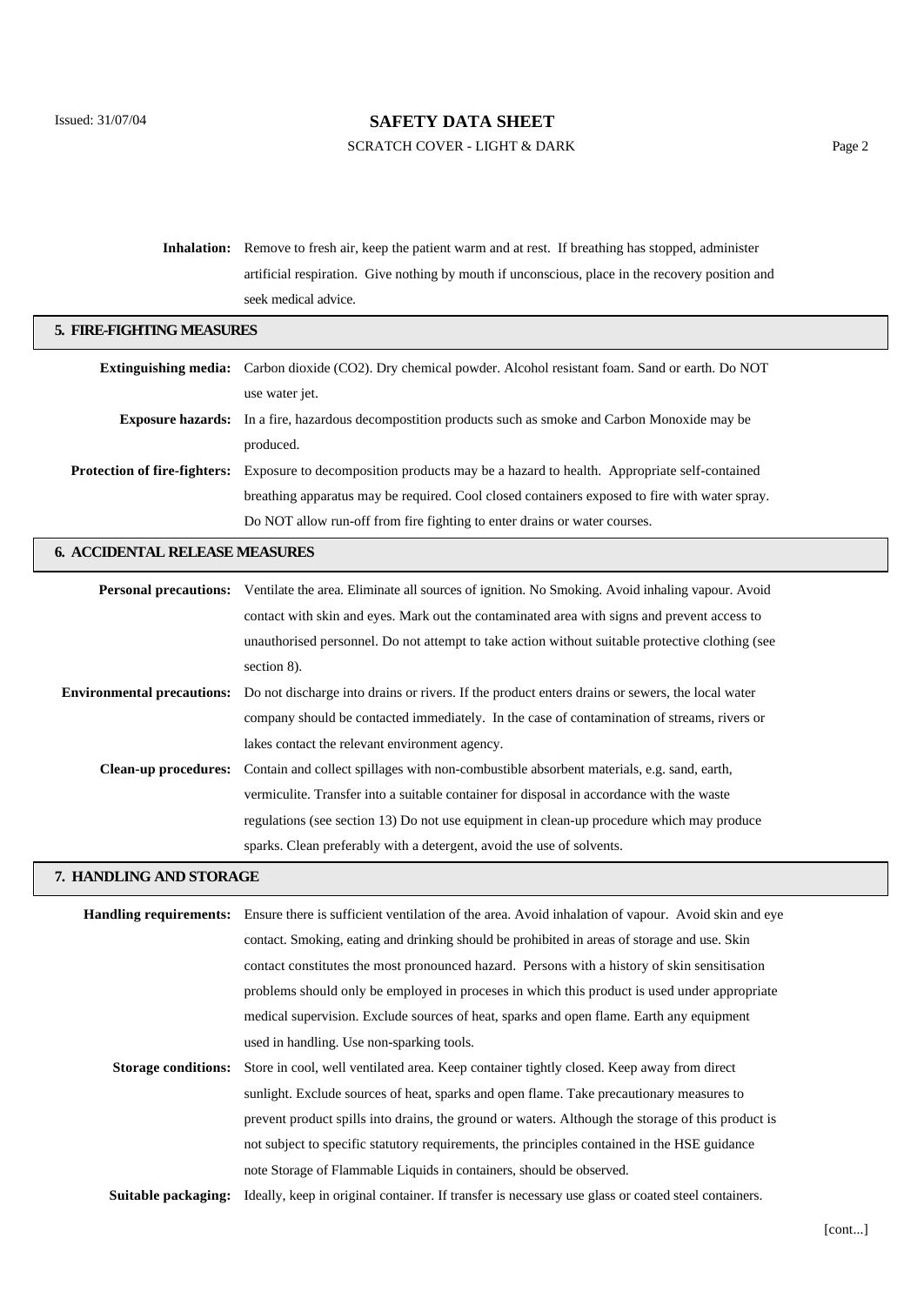SCRATCH COVER - LIGHT & DARK Page 3

#### **8. EXPOSURE CONTROLS / PERSONAL PROTECTION**

| <b>Engineering measures:</b> Provide adequate ventilation. If these are not sufficient to maintain concentrations of          |  |
|-------------------------------------------------------------------------------------------------------------------------------|--|
| particulates and/or solvent vapours below the relevant occupational exposure limits, suitable                                 |  |
| respiratory protective equipment should be worn (see Respiratory protection below).                                           |  |
| <b>Respiratory protection:</b> All personal protective equipment, including respiratory protective equipment, used to control |  |
| exposure to hazardous substances must be selected to meet the requirements of the COSHH                                       |  |
| Regulations.                                                                                                                  |  |
| <b>Hand protection:</b> Where repeated skin exposure may occur, wear Nitrile gloves.                                          |  |
| <b>Eye protection:</b> Safety goggles. Ensure eye bath is to hand.                                                            |  |
| <b>Skin protection:</b> Overalls are normally suitable, PVC apron if risk of splashing.                                       |  |

## **9. PHYSICAL AND CHEMICAL PROPERTIES**

| State: Liquid                            |                                           |
|------------------------------------------|-------------------------------------------|
|                                          | <b>Colour:</b> Light brown and Dark brown |
|                                          | <b>Odour:</b> Paraffinic.                 |
| <b>Solubility in water:</b> Not miscible |                                           |
| Boiling point/range°C: 150-190           |                                           |
| <b>Flash point C:</b> 38                 |                                           |
| <b>Relative density:</b> 0.814-0.819     |                                           |

#### **10. STABILITY AND REACTIVITY**

| <b>Stability:</b> Stable under normal storage and handling conditions (see Section 7).                               |  |
|----------------------------------------------------------------------------------------------------------------------|--|
| <b>Conditions to avoid:</b> Avoid heat, flames and sparks. Keep away from oxidising agents and strongly alkaline and |  |
| strongly acidic materials to prevent the possibility of exothermic reaction.                                         |  |
| <b>Materials to avoid:</b> Oxidising agents. Strong acids.                                                           |  |
| <b>Haz. decomp. products:</b> In a fire, hazardous decomposition products such as smoke and carbon monoxide may be   |  |
| produced.                                                                                                            |  |

## **11. TOXICOLOGICAL INFORMATION**

| <b>Routes of exposure:</b> This product has not been tested for toxicity. The toxicological properties given in this section |
|------------------------------------------------------------------------------------------------------------------------------|
| are based on those of the solvents. The vapour is irritating to the eyes and splashes of liquid                              |
| may cause discomfort and possible damage. Prolonged skin contact will have a defatting                                       |
| effect, which may lead to irritation and possibly dermatitis. Vapour irritates the eyes and the                              |
| respiratory tract. Swallowing may cause lung damage. Risk of severe pulmonary problems in                                    |
| case of accidental aspiration.                                                                                               |
|                                                                                                                              |

## **12. ECOLOGICAL INFORMATION**

**Mobility:** Insoluble in water. Partially volatile. Partially absorbed into soil. The product should not be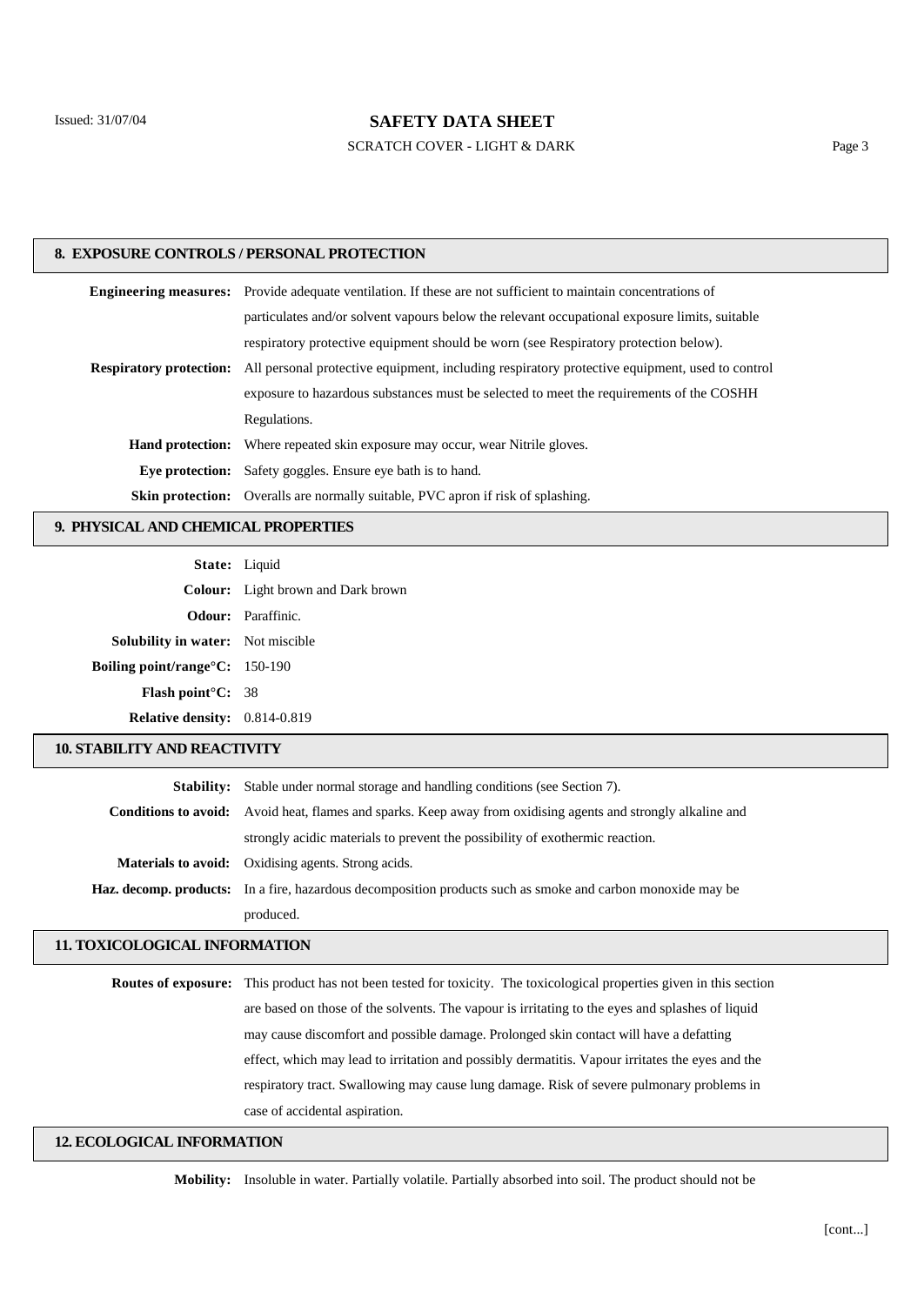## SCRATCH COVER - LIGHT & DARK Page 4

allowed to enter drains or water courses or be deposited where it can affect ground or surface

waters.

**Other adverse effects:** There is no data available on the product itself.

regarding disposal.

## **13. DISPOSAL CONSIDERATIONS**

# **NB:** The user's attention is drawn to the possible existence of regional or national regulations

| <b>14. TRANSPORT INFORMATION</b>     |                         |                           |  |
|--------------------------------------|-------------------------|---------------------------|--|
| ADR / RID                            |                         |                           |  |
| <b>UN no:</b> 1263                   |                         | <b>ADR Class: 3</b>       |  |
| Labelling: 3                         |                         | <b>Hazard ID no: 30</b>   |  |
|                                      | <b>FLAMMABLE LIQUID</b> |                           |  |
| $\mathbf{IMDG} \, / \, \mathbf{IMO}$ |                         |                           |  |
| <b>UN no:</b> 1263                   |                         | Class: 3                  |  |
| Packing group: III                   |                         | <b>EmS:</b> 3-05          |  |
| Marine pollutant: Yes                |                         | Labelling: 3              |  |
| IATA / ICAO                          |                         |                           |  |
| <b>UN no:</b> 1263                   |                         | Class: 3                  |  |
| Packing group: III                   |                         | Packing instructions: 310 |  |
| Labelling: 3                         |                         |                           |  |

## **15. REGULATORY INFORMATION**

**Hazard symbols:** Harmful.



|                 | <b>Risk phrases:</b> R10: Flammable.                       |
|-----------------|------------------------------------------------------------|
|                 | R65: Harmful: may cause lung damage if swallowed.          |
|                 | R66: Repeated exposure may cause skin dryness or cracking. |
| Safety phrases: | R67: Vapours may cause drowsiness and dizziness.           |
|                 | S2: Keep out of the reach of children.                     |
|                 | S3/7: Keep container tightly closed in a cool place.       |
|                 | S16: Keep away from sources of ignition - No smoking.      |
|                 | S24/25: Avoid contact with skin and eyes.                  |